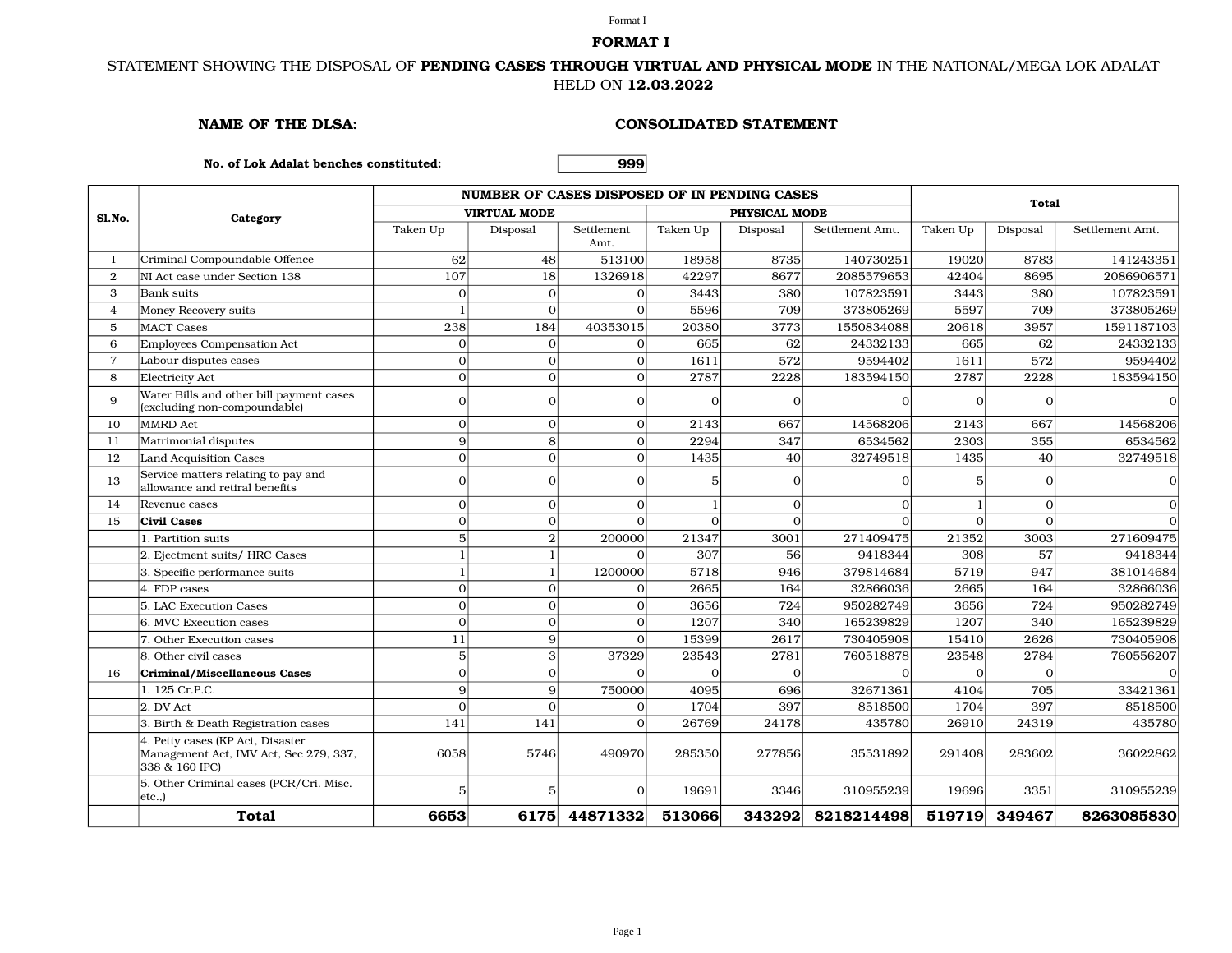#### Format II

### **FORMAT II**

# STATEMENT SHOWING THE DISPOSAL OF **PRELITIGATION CASES THROUGH VIRTUAL AND PHYSICAL MODE** IN THE NATIONAL/MEGA LOK ADALAT HELD ON **12.03.2022**

# **DISPOSAL OF PRELITIGATION CASES CONSOLIDATED STATEMENT**

|                  |                                                                              |                     |                         | NUMBER OF CASES DISPOSED OF IN PRE-LITIGATION CASES |                           |                 |              |                 |                  |              |
|------------------|------------------------------------------------------------------------------|---------------------|-------------------------|-----------------------------------------------------|---------------------------|-----------------|--------------|-----------------|------------------|--------------|
| Sl.No.           | Category                                                                     | <b>VIRTUAL MODE</b> |                         |                                                     |                           | PHYSICAL MODE   |              | <b>Total</b>    |                  |              |
|                  |                                                                              | <b>Taken Up</b>     | <b>Disposal</b>         | <b>Settlement</b>                                   | Taken Up                  | <b>Disposal</b> | Settlement   | <b>Taken Up</b> | <b>Disposal</b>  | Settlement   |
|                  |                                                                              |                     |                         | Amt.                                                |                           |                 | Amt.         |                 |                  | Amt.         |
| $\bf{l}$         | Criminal Compoundable Offence<br>cases                                       | 135                 | 1                       | 100                                                 | 162                       | 11              | 100          | 297             | 12               | 200          |
| $\overline{2}$   | NI Act case under Section 138                                                | 99                  | $\mathbf{0}$            | $\Omega$                                            | 385                       | 250             | 60919093     | 484             | 250              | 60919093     |
| 3                | <b>Bank</b> matters                                                          | 48                  | $\,6\,$                 | 615600                                              | 40816                     | 3941            | 371679119    | 40864           | 3947             | 372294719    |
| $\overline{4}$   | Money Recovery matters                                                       | 22                  | $\overline{0}$          | $\Omega$                                            | 4717                      | 563             | 42661618     | 4739            | 563              | 42661618     |
| 5                | <b>MACT</b> Cases                                                            | $\boldsymbol{0}$    | $\mathbf{0}$            | $\overline{0}$                                      | 80                        | 6               | 2330000      | 80              | 6                | 2330000      |
| $\,6\,$          | <b>Employees Compensation Act</b>                                            | $\mathbf{O}$        | $\mathbf{0}$            | $\Omega$                                            | $\mathbf{0}$              | $\mathbf{O}$    | $\Omega$     | $\mathbf{0}$    | $\overline{0}$   |              |
| $\overline{7}$   | Labour disputes cases                                                        | $\mathbf{O}$        | $\mathbf{0}$            | $\Omega$                                            | $\Omega$                  | $\Omega$        | $\Omega$     | $\Omega$        | $\mathbf{0}$     | $\Omega$     |
| 8                | <b>Electricity Act</b>                                                       | $\mathbf{0}$        | $\mathbf{O}$            | $\Omega$                                            | 738                       | 727             | 8584075      | 738             | 727              | 8584075      |
| $\boldsymbol{9}$ | Water Bills and other bill payment<br>cases (excluding non-<br>compoundable) | $\boldsymbol{0}$    | $\mathbf{0}$            | $\Omega$                                            | 4991                      | 1548            | 6587396      | 4991            | 1548             | 6587396      |
| 10               | <b>MMRD</b> Act                                                              | $\mathbf{O}$        | $\overline{0}$          | $\Omega$                                            | 28                        | 12              | 237500       | 28              | 12               | 237500       |
| 11               | Matrimonial disputes including<br>maintenance cases                          | $\mathbf{0}$        | $\mathbf{0}$            | $\Omega$                                            | 4                         | 4               | $\Omega$     | 4               | $\overline{4}$   | 0            |
| 12               | Land Acquisition Cases                                                       | $\mathbf 0$         | $\mathbf{O}$            | $\Omega$                                            | 33                        | $\overline{7}$  | 100000000    | 33              | $\overline{7}$   | 100000000    |
| 13               | Service matters relating to pay<br>and allowance and retiral benefits        | $\mathbf{0}$        | $\mathbf{0}$            | $\Omega$                                            | 6                         | 3               | $\Omega$     | 6               | 3                | $\Omega$     |
| 14               | Revenue cases                                                                | $\mathbf{O}$        | $\mathbf{0}$            | $\Omega$                                            | 3729                      | 2865            | 4051693      | 3729            | 2865             | 4051693      |
| 15               | Civil Disputes                                                               | 305                 | $\mathbf{O}$            | $\overline{0}$                                      | 1029                      | 78              | 5351717      | 1334            | 78               | 5351717      |
| 16               | Other Criminal Disputes                                                      | $\mathbf{0}$        | $\mathbf{0}$            | $\Omega$                                            | 2132                      | 1882            | 1855282      | 2132            | 1882             | 1855282      |
| 17               | <b>Consumer Court Cases</b>                                                  | $\mathbf{0}$        | $\overline{0}$          | $\Omega$                                            | 671                       | 65              | 9069546      | 671             | 65               | 9069546      |
| 18               | <b>RERA Cases</b>                                                            | $\mathbf 0$         | $\mathbf{0}$            | $\Omega$                                            | 4679                      | 183             | 109770993    | 4679            | 183              | 109770993    |
| 19               | <b>KERC</b> Cases                                                            | $\mathbf{0}$        | $\mathbf{0}$            | $\Omega$                                            | 5598                      | 5582            | $\mathbf{0}$ | 5598            | 5582             | $\mathbf{O}$ |
| 20               | <b>DRT</b> Cases                                                             | $\boldsymbol{0}$    | $\boldsymbol{0}$        | $\Omega$                                            | $\mathbf 0$               | $\mathbf 0$     | $\mathbf{0}$ | $\mathbf{0}$    | $\boldsymbol{0}$ | $\mathbf 0$  |
| 21               | Permanent Lok Adalat                                                         | $\overline{X}$      | X                       | X                                                   | $\boldsymbol{\mathrm{X}}$ | $\mathbf X$     | X            | $\mathbf X$     | $\mathbf X$      | X            |
|                  | 1. Bank recovery cases                                                       | $\mathbf{0}$        | $\mathbf{0}$            | $\Omega$                                            | 545                       | 250             | 32269294     | 545             | 250              | 32269294     |
|                  | 2. Other public utility Cases                                                | $\mathbf{O}$        | $\mathbf 0$             | $\Omega$                                            | 269                       | 174             | 1797037      | 269             | 174              | 1797037      |
|                  | <b>Total</b>                                                                 | 609                 | $\overline{\mathbf{z}}$ | 615700                                              | 70612                     | 18151           | 757164463    | 71221           | 18158            | 757780163    |